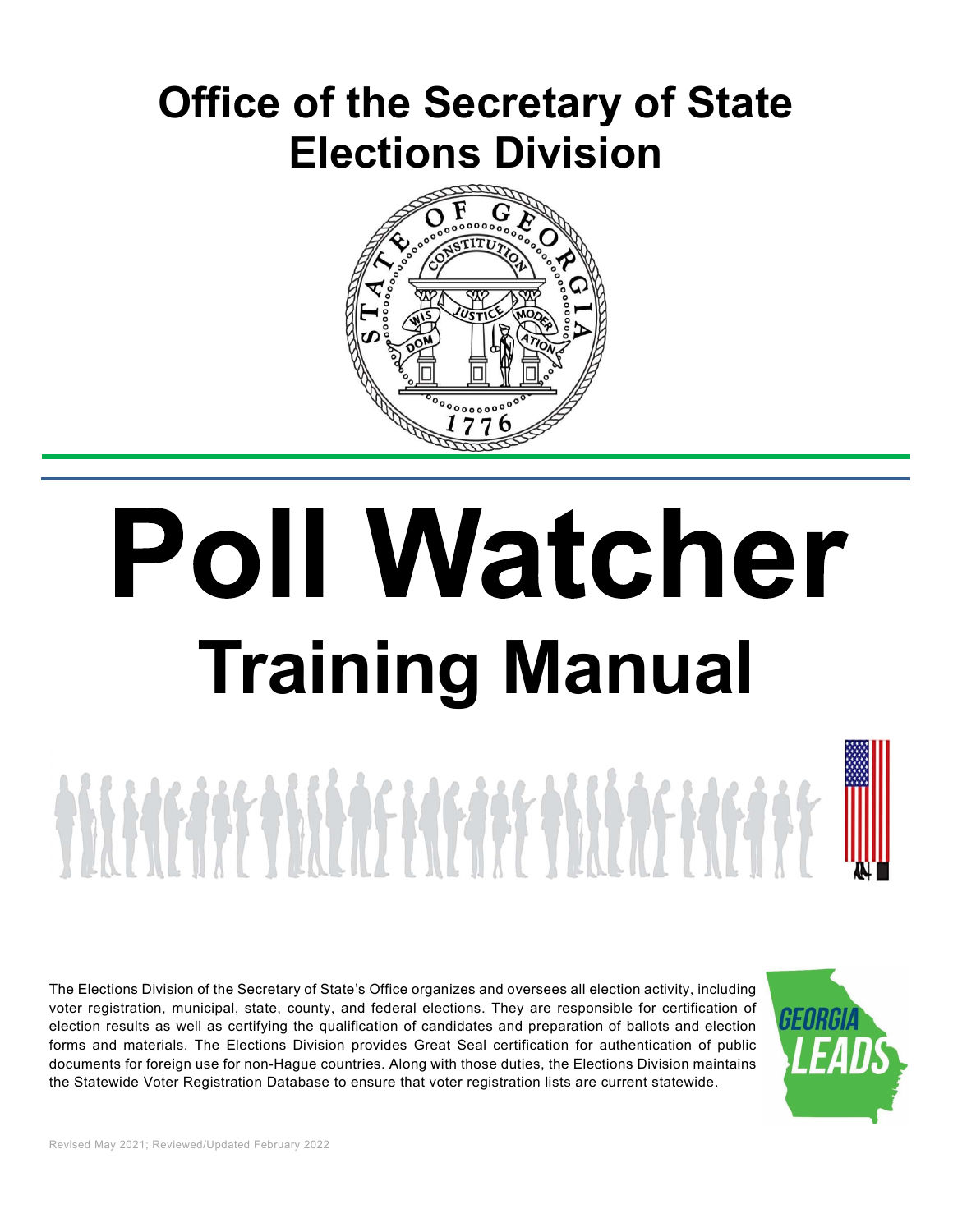## **Definition**

A poll watcher is a person designated by an independent candidate, nonpartisan candidate, a political party, or political body to observe at a polling place on election day or during advance voting. Poll Watchers may be permitted behind the enclosed space for the purpose of observing the conduct of the election and the counting and recording of votes. Candidates listed on the ballot are ineligible to serve as a poll watcher in such primary, election, or runoff.

No person shall be appointed or be eligible to serve as a poll watcher in any primary or election in which such person is a candidate. Poll watcher training must be provided by the political party, political body, or candidate designating the poll watcher.

O.C.G.A. § 21-2-408

## Poll Watcher Conduct & Prohibitions

- Poll watchers must complete training provided by the political party, political body, or candidate designating them.
	- $\circ$  Upon request, the Secretary of State shall make available material to each political party, political body, or candidate that can be utilized in such training but it shall be the responsibility of the political party, political body, or candidate designating the poll watcher to instruct poll watchers in their duties and in applicable laws and rules and regulations.
- Each political party, political body, or candidate shall, in their written designation of poll watchers, certify under oath that the named poll watchers have completed the required training.
- Poll watchers are official observers only whose primary concern is the integrity and fairness of the election.
	- $\circ$  They may observe the conduct of the election before, during and after the polls close.
	- o A designated/credentialed poll watcher may be permitted behind the enclosed space for the purpose of observing the conduct of the election and the counting and recording of votes.
- All poll watchers must be approved and listed.
	- o Poll watchers must wear their name badge at all times and bring their designation letter.
	- $\circ$  A poll watcher should show their letter designating him or her a poll watcher to the poll manager of the precinct when entering the polling location.
- The Election Superintendent and the poll officers are the sole authority in the polling place. No other person may handle or touch election supplies and materials.
	- $\circ$  A poll watcher shall not interfere with or impede the conduct of any election, and the poll manager may make reasonable regulations to avoid such interference.
	- $\circ$  If a poll watcher persists in interfering with the conduct of the election or in violating any of the provisions of O.C.G.A. § 21-2-408(d) after being duly warned by the poll manager or superintendent, he or she may be removed by such official.
- Any infraction or irregularities observed by poll watchers shall be reported directly to the superintendent, not to the poll manager. O.C.G.A. § 21-2-408(d)
- Poll Watchers are prohibited from:
	- o Talking to voters
	- o Checking electors lists
	- o Using photographic or other electronic monitoring or recording devices
	- o Using cellular telephones
	- $\circ$  Wearing anything advertising a candidacy or advocating for or against an issue.
	- o Electioneering or any kind of campaigning in the polling place or within 150 feet of the entrance of the polling place during voting hours. O.C.G.A. § 21-2-414(a)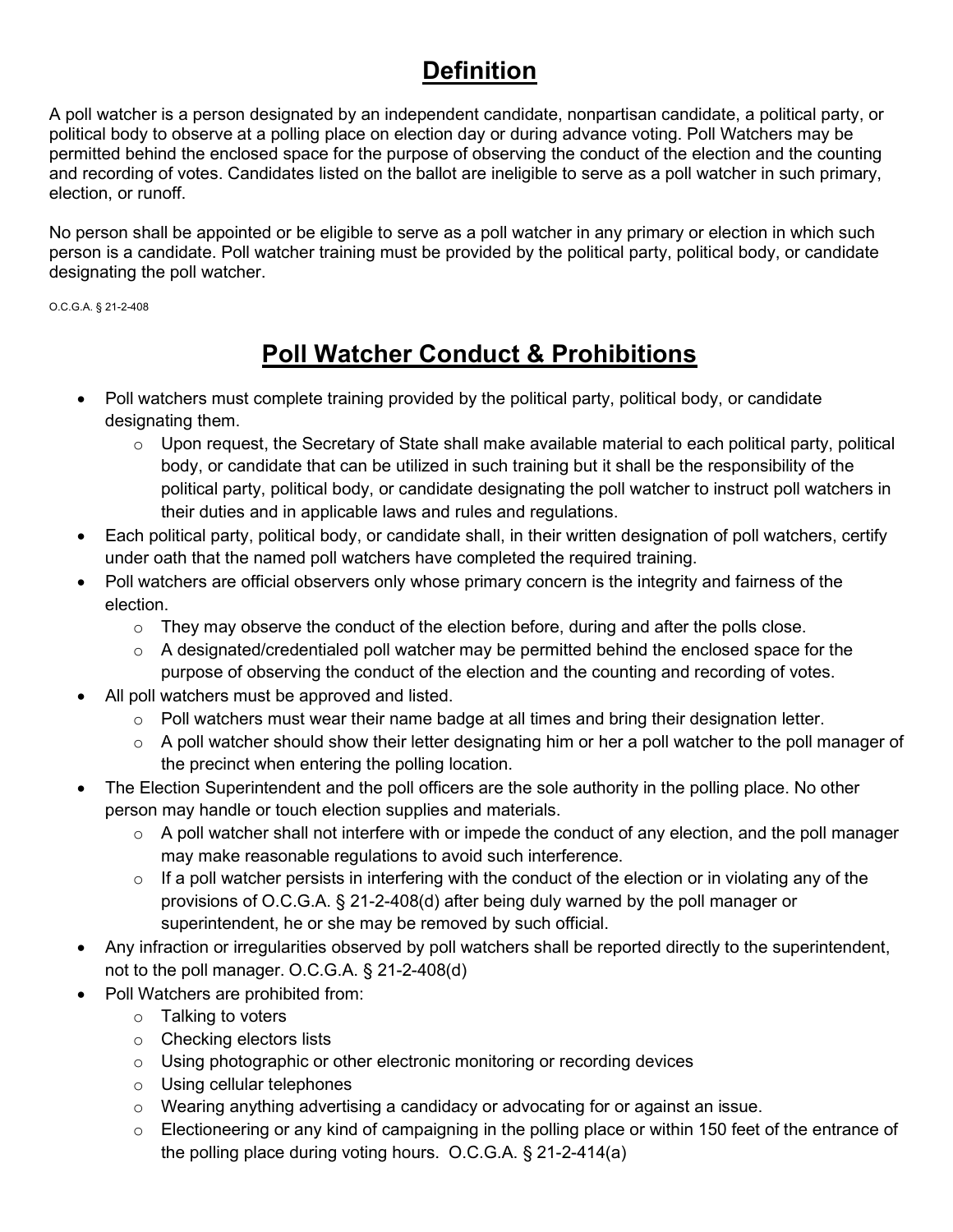### Who is Allowed Where at the Poll?



#### Allowed in the Enclosed Space

- 
- 
- 
- Elections and Elections Office<br>
2. If a voter allows a member of a **Staff**
- Board of Elections
- 6. **Authorized Poll Watchers**<br>7. Persons authorized by the
- Secretary of State's Office or the space<br>3. Exit Polling: May be conducted State Elections Board<br>8. Peace Officers
- 
- who are in the care of an adult so long as they do not cause a disturbance or in any manner handle the Ballot Marking Device or the Voter Access Card

#### Outside the Polling Location, but within 150 Feet<br>
1. Campaigners

- not campaigning (i.e., Voter Assistance Groups)
- Voter Assistance Group to<br>a. Wearing of clothing/hats<br>a. Wearing of clothing/hats assist them with the voting a wearing<br>b. Buttons process, they may accompany<br>the veter within the anglesed c. Stickers/bumper stickers the voter within the enclosed and the voter within the enclosed d. Posters space
- Exter Julius. May be conducted<br>inside of the 150-foot boundary 3. Campaigners must also be at so long as the pollster is at least 25 feet away from the polling location

#### Beyond 150 Feet

- 
- of the following in support or against a particular candidate, group, party, or question that is to be voted on in this election: **Beyond 150 Feet**<br>
ampaigners<br>
icludes but is not limited to any<br>
f the following in support or<br>
gainst a particular candidate,<br>
roup, party, or question that is<br>
be voted on in this election:<br>
a. Wearing of clothing/hats<br> **Beyond 150 Feet**<br>
ampaigners<br>
cludes but is not limited to any<br>
f the following in support or<br>
gainst a particular candidate,<br>
roup, party, or question that is<br>
b be voted on in this election:<br>
b. Buttons<br>
c. Stickers/bum **Exercise 150 Feet**<br> **Exercise 20**<br> **Exercise Super Secure 20**<br> **Exercise Super Super Super Secure 20**<br> **Exercise Super Super Super Super Super Super Super Super Super Super Super Super Super Super Super Super Super Super Eleyond 150 Feet**<br>
campaigners<br>
cludes but is not limited to any<br>
f the following in support or<br>
gainst a particular candidate,<br>
roup, party, or question that is<br>
be voted on in this election:<br>
c. Stickers/bumper stickers **Example 150 Feet**<br>
Example igners<br>
idludes but is not limited to any<br>
f the following in support or<br>
gainst a particular candidate,<br>
roup, party, or question that is<br>
be voted on in this election:<br>
a. Wearing of clothing/ **Example 150 Feet**<br>
1. Campaigners<br>
2. Includes but is not limited to any<br>
of the following in support or<br>
against a particular candidate,<br>
group, party, or question that is<br>
to be voted on in this election:<br>
a. Wearing of
	-
	-
	-
	-
	-
- least 25 feet away from anyone in line waiting to vote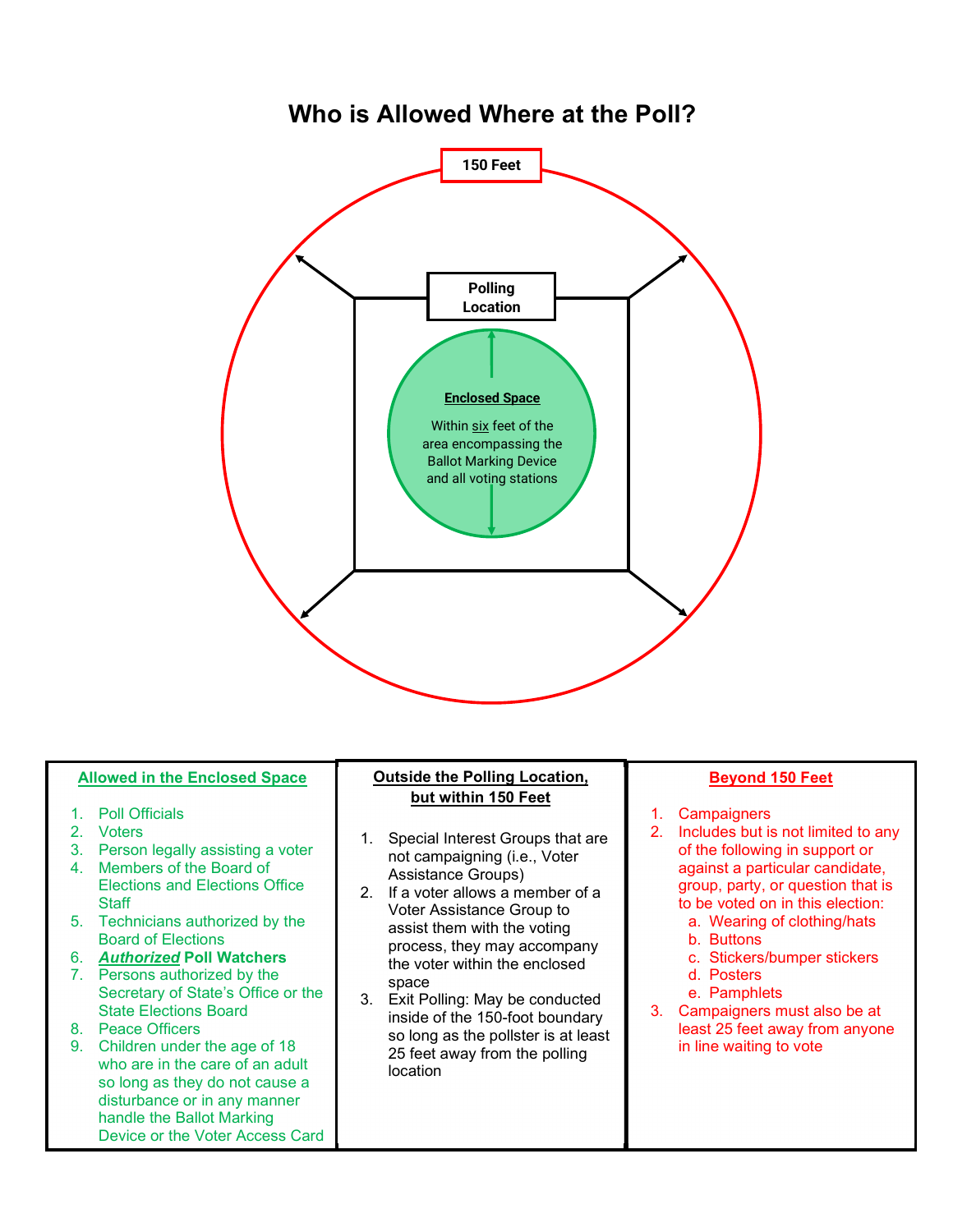## Statewide Poll Watchers

- Each Political Party or Political Body, which body is registered and has nominated a candidate for statewide office may designate, at least 14 days prior to election or runoff, no more than 25 statewide poll watchers.
- Each Independent candidate may designate no more than 25 statewide poll watchers.
- Each Nonpartisan candidate running in a statewide election may designate no more than 25 statewide poll watchers.
- No more than 2 statewide poll watchers of a political party or body, of an independent candidate, or of a nonpartisan candidate shall be in the same polling place simultaneously.
- Each state-wide poll watcher shall be given a letter signed by the chairperson of the State Election Board. The letter must include:
	- o Name of official statewide poll watcher
	- o Address of the poll watcher
	- $\circ$  A statement that such poll watcher is a statewide poll watcher.
	- o Name and date of election or runoff
- At least three days prior to the primary, a copy of the letter must be delivered to the superintendent of each county in which the poll watcher might serve.
- Same rules for advance voting in an election or runoff.

O.C.G.A. § 21-2-408

## Different Laws for Different Elections

#### Primary

- $\circ$  Candidate may submit 1 name per precinct in which his or her name appears on the ballot to the Party Executive Committee 21 days prior to the primary.
- $\circ$  The Appropriate Party Executive Committee shall designate, at least 7 days prior to the primary, no more than 2 poll watchers for each precinct.
- $\circ$  At least three days prior to the primary, the Party Executive Committee shall deliver an official poll watcher letter to the elections superintendent of the county or municipality in which the poll watcher is to serve. The letter should include:
	- Name of official poll watcher
	- Address of the poll watcher
	- **The precinct in which he or she shall serve.**
	- Name and date of primary
- $\circ$  Same rules for advance voting in a primary apply.

O.C.G.A. § 21-2-408(a)(1)

#### • Primary Runoff

- $\circ$  Candidate may submit 1 name per precinct in which his or her name appears on the ballot to the Party Executive Committee 14 days prior to the primary runoff.
- $\circ$  Party Executive Committee shall designate, at least 7 days prior to the primary runoff, no more than 2 poll watchers for each precinct.
- o At least three days prior to the primary, the Party Executive Committee shall deliver an official poll watcher letter to the elections superintendent of the county or municipality in which the poll watcher is to serve. The letter should include:
	- Name of official poll watcher